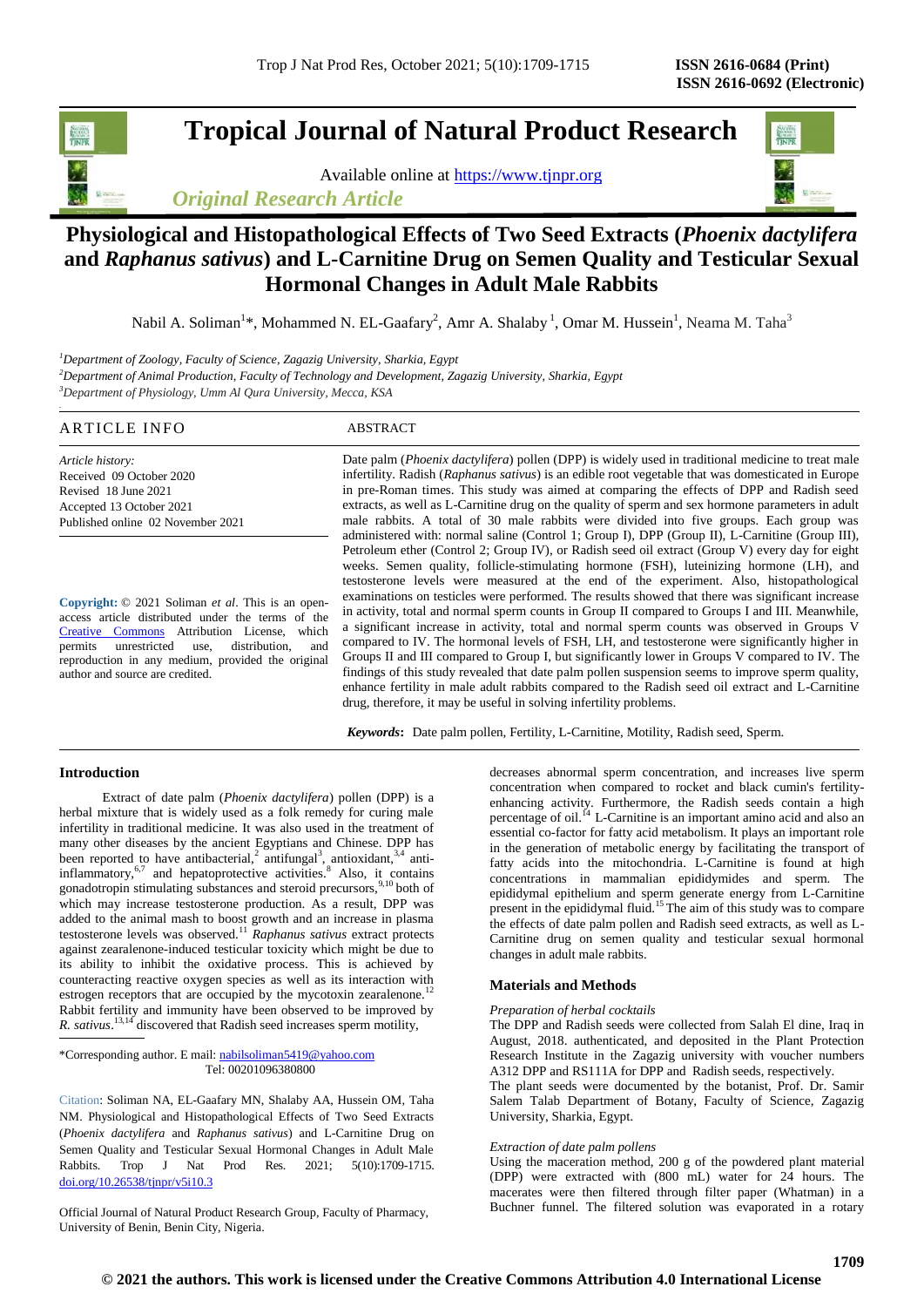evaporator under vacuum at 45°C. The dry extract and stock solutions were stored at  $+4^{\circ}$ C until further analysis.

#### *Extraction of Radish seed oil*

For the Soxhlet extraction, 10 g sample of radish seeds were weighed and placed in an extraction thimble, using 300 mL petroleum ether. Oil was extracted continuously for 8 h at  $60-80^{\circ}$ C.<sup>17</sup> After extraction, the solvent was evaporated and the extract was dried at 103°C to remove residual solvent, cooled for 30 min in a desiccator and weighed. All determinations were done in triplicate. Remaining pomade was again subjected to Soxhlet for further extraction process. For oil extraction the dried radish seeds grounded & converted into fine powder using an electric grinder, which proper fixed cutter/chopper for solvent extraction, 150 g of ground seeds placed into a cellulose paper cone and extracted using light petroleum ether in a 5 L Soxhlet extractor for 8 h.<sup>18</sup> Radish oil was then recovered by evaporating off the solvent using rotary evaporator and residual solvent removed by drying in an oven at 60°C for 1 h. Residual moisture in the oil was removed by gentle heating.<sup>17,18</sup> The oil obtained from both extractions was stored at 2°C until it was analyzed.

#### *Source of experimental animal*

Adult male rabbits of New Zealand White (NZW) species were obtained from the Faculty of Agriculture, Zagazig University. They were housed in standard conditions of temperature  $(22 \pm 2)$ , relative humidity (55  $\pm$  5%), and photoperiod of 12h light-dark cycles. The animals were fed with a standard pellet diet and water *ad libitum*.

#### *Ethical approval*

The study protocol was approved by the Institutional Animal Ethics Committee according to the regulation of the Committee for Control and Supervision of Experiments on Animals (Protocol No.: 902, dated: 26-09-2009). The experiment was conducted following an internationally accepted standard guideline for the use of animals.

#### *Animal grouping and treatment*

A total number of 30 male New Zealand rabbits, weighing 2.5 – 3.0 kg were divided into five groups (6 rabbits in each group):

Group I: Control 1 (Normal Saline Control), was administered 10 mL normal saline.

Group II: (DPP group), was administered 120 mg/kg (10 mL of  $DPP$ ).<sup>19</sup>

Group III: (L-Carnitine group), was administered with 350 mg/kg of L-Carnitine (dissolved in 5 mL distilled water).<sup>20</sup>

Group IV: Control 2 (Petroleum ether Control), were given Petroleum ether (397.5 µL/kg).

Group V: (Extract of Radish seed oil group), were given 397.5 µL/kg of extract.<sup>21</sup> In all the groups, treatments were administered orally for 60 days on daily basis.

### *Semen evaluation*

Adult male rabbit semen samples were collected for 8 weeks on an artificial vagina at a modified inner temperature of  $42-45^{\circ}$ C, Total sperm counts, sperm activity, normal sperm counts were measured.<sup>22</sup>

#### *Blood collection and biochemical analyses*

Blood samples were collected into clean sterilized plain tubes from the ear vein on the last day of the experiment. After blood clotting, serum was separated from the blood by centrifugation at 4000 rpm for 15-20 minutes and stored at -20 C° until the tests were carried out.

#### *Measurement of hormones*

On the final day of the experiment (after two months of continuous doses of adult male rabbits), testosterone, follicle-stimulating hormone (FSH), and luteinizing hormone (LH) were measured. The DRG International, Inc., USA Kit was used to determine testosterone level, and the ELISA (Enzyme-Linked Immunosorbent Assay) technique was used to determine FSH and LH levels according to Finley and Tietz.<sup>23</sup> The kit was obtained from Fortress Diagnostic Limited in the United Kingdom and Northern Ireland.

#### *Histopathological examination*

The formalin-preserved testis specimens were prepared in an automated tissue processor. The processing consisted of an initial 2 step fixation and dehydration. Fixation comprising tissue immersion in 10% buffered formalin for 48 hours, followed by removal of fixative in distilled water for 30 minutes. Dehydration was then carried out by running the tissues through a graded series of alcohol (70, 90, and 100%). The tissue was initially exposed to 70 % alcohol for 120 minutes followed by 90 % alcohol for another 90 minutes and then two cycles of absolute alcohol, each for one hour. Dehydration was then followed by clearing the samples in several changes of xylene. It consisted of tissue immersion for an hour in a mixture comprising 50% alcohol and 50% xylene, followed by pure xylene for one and a half hours. Samples were then impregnated with molten paraffin wax, then embedded and blocked out. Paraffin sections  $(4-5 \mu m)$  were stained with hematoxylin and eosin.<sup>24</sup> Stained sections were examined for circulatory disturbances, inflammation, degenerations, apoptosis, necrosis, and any other pathological changes in the examined tissues.

#### *Statistical analysis*

All statistical analyses were done by the Statistical Package for the Social Sciences (v14.0 for Microsoft Windows, SPSS Inc.). Numerical data were expressed as mean ± SD. Values were considered statistically significant at a two-sided  $P < 0.05$ . The levels of markers were analyzed by ANOVA, while the Mann-Whitney U-test was used for comparisons between independent groups.<sup>19</sup>

# **Results and Discussion**

There was a significant  $(p < 0.001)$  increase in the total sperm count (TSC) in the DPP, control 1 and L-Carnitine groups with values of  $225.0 \pm 4.5 \times 10^6$ ,  $225.3 \pm 7.4 \times 10^6$ , and  $255.5 \pm 5.9 \times 10^6$ , respectively as shown in Table 1. On the other hand, a significant (P<0.001) decrease in the volume of Ejaculation (mL) was observed in Group IV in the eighth week compared to Group V (201.6  $\pm$  6.1 x 10<sup>6</sup>). Since ancient times, date palm has been used as a herbal remedy with no scientific basis. This animal model was created to test the efficacy of palm pollen suspension on male infertility. The results indicated that the effects of palm pollen grain extract were significantly increased throughout the experimental period (Table 1). Also, it was observed that the total sperm cell counts were higher in DPP group in week 8 than in Control 1, showing the presence of estrogen-like hormones in the pollen grains.<sup>26</sup> Proteins, sugars, ions, and small organic molecules work together to control sperm motility. It is one of the primary factors that facilitate the sperm-to-egg journey and the subsequent process of fertilization.<sup>27</sup> The antioxidant properties of date extract, which can prevent the unnecessary generation of free radicals in the sperm cells, could be attributed to the improvement in sperm characteristics, including motility and abnormality. These observations are in support of the previous findings of improved sperm motility in connection with a significant reduction in sperm abnormality without affecting sperm livability. Palm pollen is an effective material for improving sperm quality and male fertility because it contains vitamins A, E, and C, as well as minerals such as zinc, selenium, iron, copper, and cobalt.<sup>2</sup>

Table 2 shows the results of the % activity of semen fluid in all the study groups. A significant (P<0.001) increase in Group 2, DPP (91.0  $\pm$  2.6) was observed compared to Control 1 (90.3 $\pm$ 2.6) and L-Carnitine  $(89.1\pm2.6)$  groups. However, the effect of petroleum ether was observed as there was a significant (P<0.001) decrease in % activity of semen fluid (25±4.472) from the first to the eighth week compared to Group V (the Radish seed oil group) which showed a significant (P<0.001) increase in % activity of semen fluid  $(97.1 \pm 1.471)$  in the eighth week. There was a significant (P<0.001) increase in the normal sperm counts in the DPP, Control 1, and L-Carnitine groups with values of  $95.0 \pm 0.9$ ,  $96.0 \pm 0.9$ , and  $94.5 \pm 1.2$ , respectively as highlighted in Table 3. Meanwhile, a significant (P<0.001) increase in normal sperm count was noticed in the Radish seed oil group (93.6  $\pm$ 1.6) compared to the Control 2 group  $(28.3 \pm 2.6)$ .

Studies have shown that L-Carnitine increases sperm parameters via androgenic activity, as evidenced by increased stimulation of spermatogenic activity. Jacyno also reported increased sperm counts in the ejaculate of rabbits administered with L-Carnitine.<sup>30</sup>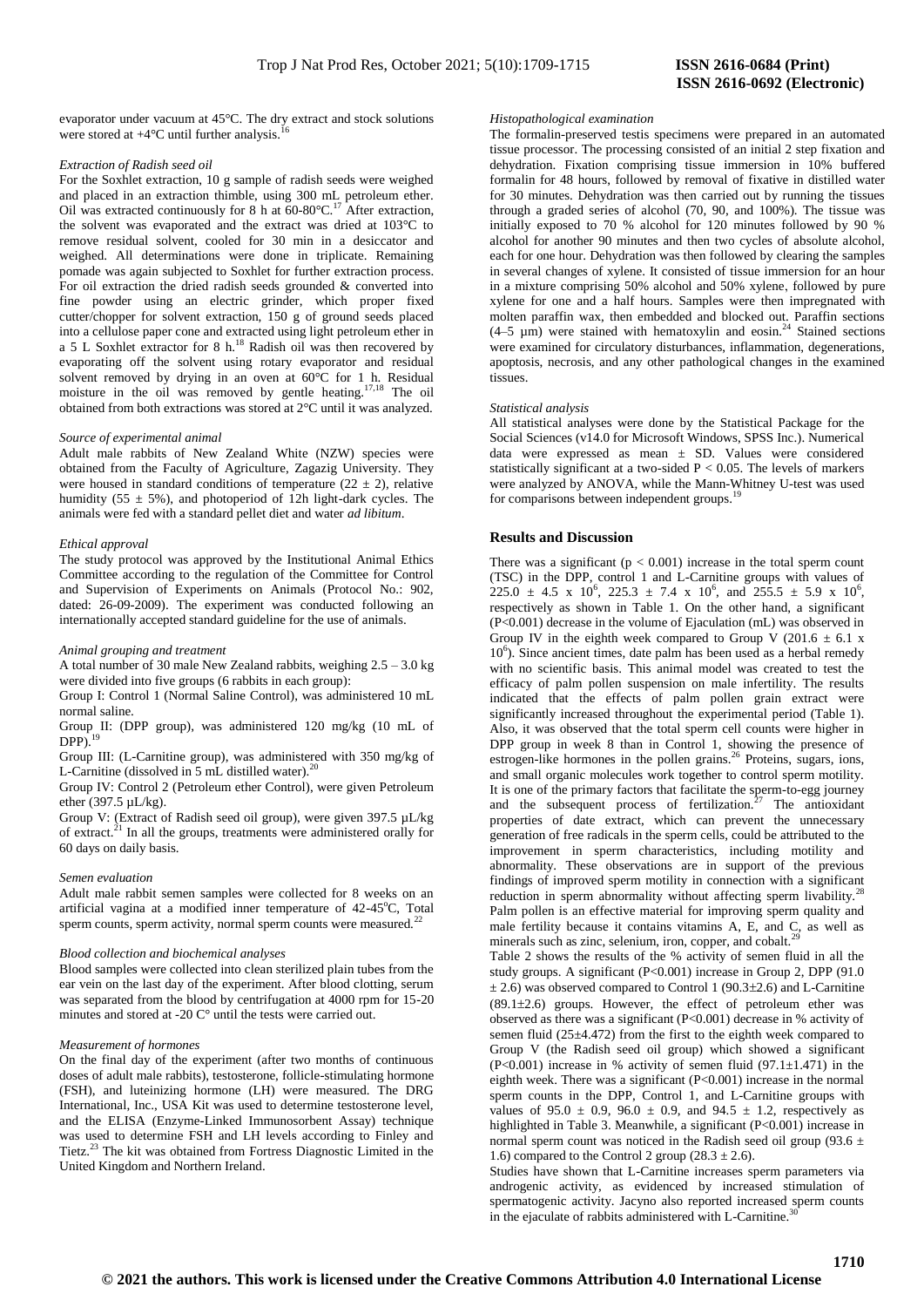| Week / Group                | <b>Control 1</b>               | D.P.P                          | <b>L-Carnitine</b>               | Control 2                       | Oil                            |
|-----------------------------|--------------------------------|--------------------------------|----------------------------------|---------------------------------|--------------------------------|
| Week $1 / X \pm SD$         | $180 \pm 0.894$                | $194 \pm 1.673$ <sup>b</sup>   | $194\pm8.124$ <sup>a</sup>       | $177.6 \pm 8.310^{\text{ a}}$   | $169.3 \pm 4.926$ <sup>a</sup> |
| % Change                    |                                | 8%                             | 8%                               |                                 | $-5\%$                         |
| Week 2 / $X \pm SD$         | $185.6 \pm 1.861$ <sup>b</sup> | $202.2 \pm 6.337$ <sup>b</sup> | 201.3±11.673 <sup>a</sup>        | $174\pm8.809$ <sup>a</sup>      | $174.1 \pm 2.994$ <sup>a</sup> |
| % Change                    |                                | 9%                             | 8%                               |                                 | 0.05%                          |
| Week 3 / $\overline{X}$ ±SD | 194.6±4.033 <sup>b</sup>       | 220.5±5.958 <sup>b</sup>       | $218.3 \pm 13.662$ <sup>a</sup>  | $153.3 \pm 8.115$ <sup>a</sup>  | $178.6 \pm 3.265$ <sup>b</sup> |
| % Change                    |                                | 13%                            | 12%                              |                                 | 17%                            |
| Week 4 / $\overline{X}$ ±SD | $196.6 \pm 2.581$ <sup>b</sup> | $221.6\pm5.163^{b}$            | $224.16 \pm 11.673$ <sup>a</sup> | $136.3\pm8.809^{\text{a}}$      | $182.6 \pm 2.994$ <sup>b</sup> |
| % Change                    |                                | 13%                            | 14%                              |                                 | 34%                            |
| Week 5 / $\overline{X}$ +SD | $206.6\pm6.831$ <sup>b</sup>   | 225.3±4.273 <sup>b</sup>       | $231.5 \pm 9.027$ <sup>a</sup>   | $121.6 \pm 6.831$ <sup>a</sup>  | $184.6{\pm}5.428$ <sup>b</sup> |
| % Change                    |                                | 95                             | 12%                              |                                 | 52%                            |
| Week 6 / $\overline{X}$ ±SD | 215±4.472 <sup>a</sup>         | $232\pm4.020$ <sup>a</sup>     | 249±7.359 <sup>a</sup>           | $112.3 \pm 10.053$ <sup>a</sup> | $189.1 \pm 3.970^{\mathrm{b}}$ |
| % Change                    |                                | 8%                             | 16%                              |                                 | 68%                            |
| Week 7 / $X \pm SD$         | $220\pm4.472$ <sup>a</sup>     | $244\pm6.186$ <sup>a</sup>     | $252 \pm 5.163$ <sup>a</sup>     | 95±3.898 <sup>a</sup>           | 194±4.119 <sup>b</sup>         |
| % Change                    |                                | 11%                            | 15%                              |                                 | 104%                           |
| Week 8 / $\overline{X}$ ±SD | 225±4.472 <sup>b</sup>         | $225.3\pm7.393^{\mathrm{b}}$   | $255.5\pm5.890^{\text{ a}}$      | $88\pm2.683$ <sup>a</sup>       | $201.6 \pm 6.055$ <sup>a</sup> |
| % Change                    |                                | 0.1%                           | 14%                              |                                 | 129%                           |

**Table 1:** Total sperm counts  $(x10^6/m)$  in semen fluid of experimental adult male rabbits

Values having different letters are significantly different ( $P \le 0.001$ ). Letter "a" represented the highest value, followed by letter "b".  *Control 1: Normal saline, \* DPP: Date Palm Pollen, \* Drug: L\_Carnitine, \* Control 2: Petroleum ether, \* Oil: Seeds of radish oil* 

| Week / Group                 | Control 1                     | D.P.P                           | <b>L-Carnitine</b>            | Control 2                     | Oil                           |
|------------------------------|-------------------------------|---------------------------------|-------------------------------|-------------------------------|-------------------------------|
| Week $1 / X \pm SD$          | 58.3±5.163 <sup>a</sup>       | 64.1 $\pm$ 3.763 <sup>a</sup>   | 63.3 $\pm$ 5.715 $^{\rm a}$   | 46.6 $\pm$ 2.581 $^{\rm a}$   | $65.8{\pm}5.845^{b}$          |
| % Change                     |                               | 10%                             | 9%                            |                               | 41 %                          |
| Week 2 / $\overline{X}$ ±SD  | 70±4.472 <sup>b</sup>         | $73{\pm}5.099^{\text{ b}}$      | $81.1\pm4.622$ <sup>a</sup>   | 45±4.472 <sup>a</sup>         | $68.6{\pm}5.853^{b}$          |
| % Change                     |                               | 4%                              | 16%                           |                               | 52%                           |
| Week $3 / X + SD$            | $78.3 \pm 2.581$ <sup>b</sup> | 81.915 $\pm$ 2.562 <sup>b</sup> | $86.6{\pm}4.082$ <sup>a</sup> | 43.7 $\pm$ 1.366 $a$          | $73.2 \pm 6.047$ <sup>b</sup> |
| % Change                     |                               | 5%                              | 11%                           |                               | 68%                           |
| Week 4 / $\overline{X}$ + SD | 81±1.549 <sup>b</sup>         | $83\pm4.690^{\mathrm{b}}$       | $88.1 \pm 3.125$ <sup>a</sup> | 38.3±2.581 <sup>a</sup>       | $74.3 \pm 8.334$ <sup>b</sup> |
| % Change                     |                               | 2%                              | 9%                            |                               | 94%                           |
| Week 5 / $X$ ±SD             | $82{\pm}5.440^{\,a}$          | $84.1 \pm 3.430$ <sup>a</sup>   | $87.1 \pm 4.020$ <sup>a</sup> | 35±4.472 <sup>a</sup>         | 76.3±7.865 <sup>b</sup>       |
| % Change                     |                               | 3%                              | 6%                            |                               | 118%                          |
| Week 6 / $\overline{X}$ ±SD  | $86.6 \pm 2.581$ <sup>a</sup> | $86.3 \pm 3.141$ <sup>a</sup>   | 89.1 $\pm$ 2.041 $^{\rm a}$   | $35\pm4.636^{\mathrm{b}}$     | $82.5 \pm 0^{\text{a}}$       |
| % Change                     |                               | 0.3%                            | 3%                            |                               | 136%                          |
| Week 7 / $X \pm SD$          | $88.3 \pm 2.581$ <sup>a</sup> | $88.8 \pm 2.562$ <sup>a</sup>   | 89.1 $\pm$ 2.041 $^{\circ}$   | $28.3 \pm 2.581$ <sup>a</sup> | $85.5 \pm 2.345$ <sup>b</sup> |
| % Change                     |                               | 0.5%                            | 1%                            |                               | 202%                          |
| Week 8 / $\overline{X}$ ±SD  | 90.3 $\pm$ 2.581 $^{\circ}$   | $91 \pm 2.562$ <sup>a</sup>     | 89.1 $\pm$ 2.639 <sup>a</sup> | 25±4.472 <sup>a</sup>         | 97.1 $\pm$ 1.471 $^{\rm b}$   |
| % Change                     |                               | 1%                              | $-1\%$                        |                               | 288.4%                        |

Table 2: Sperm activity (%) of semen fluid of experimental adult male rabbits

Values having different letters are significantly different ( $P \le 0.001$ ). Letter "a" represented the highest value, followed by letter "b".

 *\* Control 1: Normal saline, \* DPP: Date Palm Pollen, \* Drug: L\_Carnitine, \* Control 2: Petroleum ether, \* Oil: Seeds of radish oil*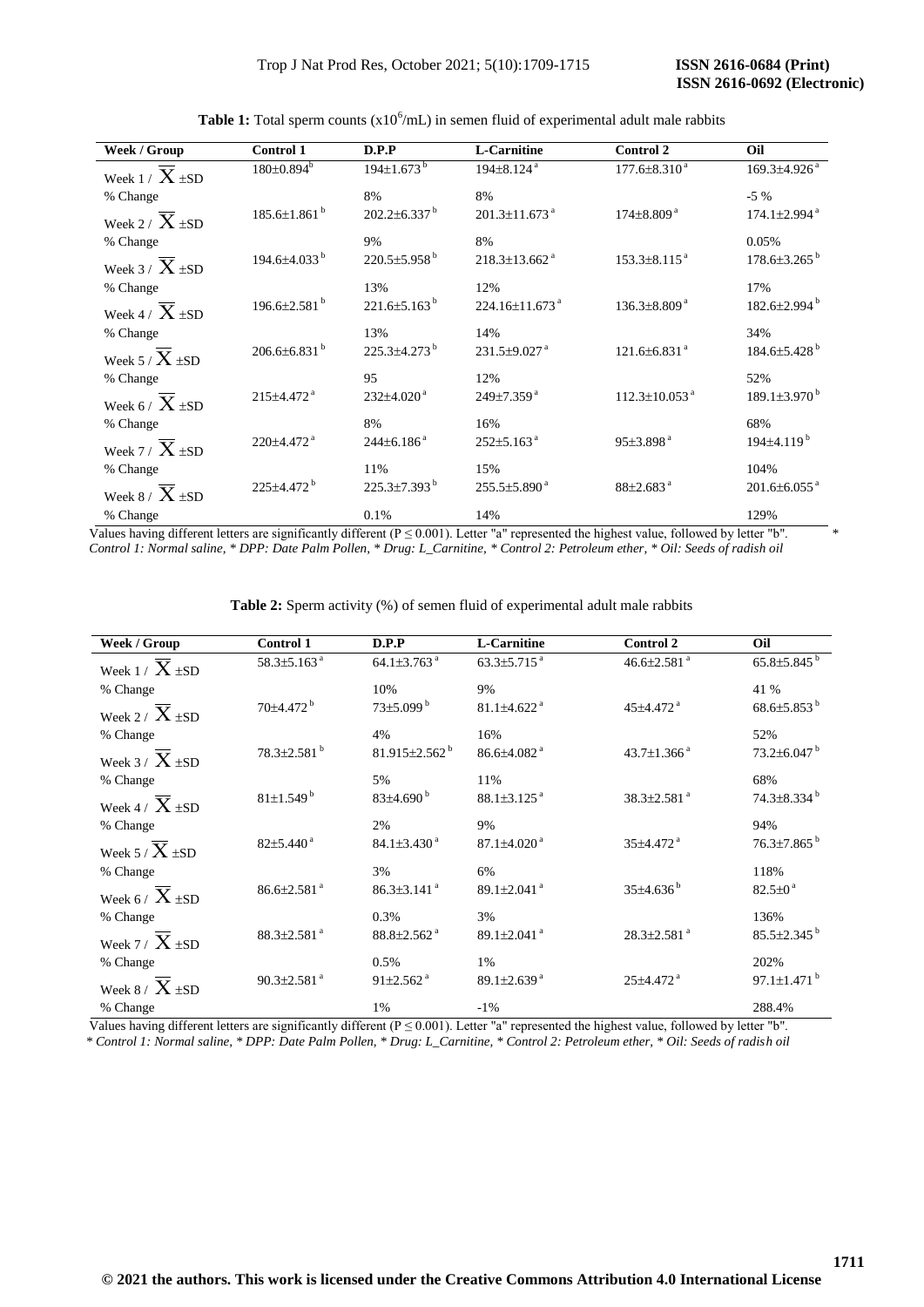**Table 3:** Normal sperm count (%) of semen fluid in experimental adult male rabbits

| Week / Group                | <b>Control 1</b>              | D.P.P                         | <b>L-Carnitine</b>            | Control 2                     | Oil                             |
|-----------------------------|-------------------------------|-------------------------------|-------------------------------|-------------------------------|---------------------------------|
| Week $1 / X \pm SD$         | $75.6 \pm 3.614^{\mathrm{b}}$ | $86.6 \pm 2.065$ <sup>b</sup> | $76.3 \pm 8.164$ <sup>a</sup> | $62.5 \pm 2.581$ <sup>a</sup> | $77.6 \pm 4.412$ <sup>b</sup>   |
| % Change                    |                               | 15%                           | 0.9%                          |                               | 24 %                            |
| Week 2 / $\overline{X}$ ±SD | 79.3±4.589 <sup>b</sup>       | $90.6 \pm 3.326^{\mathrm{b}}$ | $85.8 \pm 7.194$ <sup>a</sup> | $26.5 \pm 8.273$ <sup>a</sup> | $41.85 \pm 12.695$ <sup>b</sup> |
| % Change                    |                               | 14%                           | 8%                            |                               | 58%                             |
| Week 3 / $X \pm SD$         | 85±4.472 <sup>a</sup>         | 94.1 $\pm$ 2.041 $^{\rm b}$   | $87.2 \pm 4.021$ <sup>a</sup> | $58.3 \pm 2.581$ <sup>a</sup> | 87±3.464 <sup>b</sup>           |
| % Change                    |                               | 11%                           | 3%                            |                               | 49%                             |
| Week 4 / $\overline{X}$ ±SD | $87.6 \pm 3.141$ <sup>a</sup> | $92.2 \pm 2.714^b$            | 89.2 $\pm$ 4.401 $^{\circ}$   | 49 $\pm$ 3.224 $a$            | $87.1 \pm 2.786^{\mathrm{b}}$   |
| % Change                    |                               | 5%                            | 2%                            |                               | 78%                             |
| Week 5 / $X \pm SD$         | $91 \pm 2.366$ <sup>a</sup>   | $92.6 \pm 2.065$ <sup>a</sup> | $92\pm3.834$ <sup>a</sup>     | 46.6 $\pm$ 2.788 <sup>a</sup> | 91.3 $\pm$ 2.503 $^{\rm b}$     |
| % Change                    |                               | 2%                            | 1%                            |                               | 96%                             |
| Week 6 / $\overline{X}$ ±SD | $94\pm1.549$ <sup>a</sup>     | $92.8 \pm 2.483$ <sup>a</sup> | 94.1 $\pm$ 2.041 $^{\rm a}$   | 43.3±2.581 <sup>a</sup>       | $92.3 \pm 2.065^{\mathrm{b}}$   |
| % Change                    |                               | $-1\%$                        | 0.1%                          |                               | 113%                            |
| Week 7 / $\overline{X}$ ±SD | $95\pm0$ <sup>a</sup>         | $94.8 \pm 0.752$ <sup>a</sup> | $93\pm2.449^{\mathrm{b}}$     | $33.3 \pm 2.581$ <sup>a</sup> | $94.8 \pm 2.136^{\mathrm{b}}$   |
| % Change                    |                               | $-0.2%$                       | $-2\%$                        |                               | 176%                            |
| Week 8 / $X \pm SD$         | $95 \pm 0.894$ <sup>a</sup>   | $96 \pm 0.894$ <sup>a</sup>   | 94.5 $\pm$ 1.22 $^{\rm b}$    | $28.3 \pm 2.581$ <sup>a</sup> | $93.6 \pm 1.632$ <sup>b</sup>   |
| % Change                    |                               | 1%                            | $-0.5%$                       |                               | 231%                            |

Values having different letters are significantly different ( $P \le 0.001$ ). Letter "a" represented the highest value, followed by letter "b".

 *\* Control 1: Normal saline, \* DPP: Date Palm Pollen, \* Drug: L\_Carnitine, \* Control 2: Petroleum ether, \* Oil: Seeds of radish oil* 

Increased sperm count in ejaculates is most likely due to the supplement leading to increased spermatozoa survival in the epididymis, rather than L-Carnitine enhancing spermatogenesis. In the mitochondria, LC is involved in the conversion of acetyl-CoA to acetyl carnitine. This prevents acetyl groups from accumulating and inhibiting the activity of pyruvate dehydrogenase, which is responsible for mitochondrial energy metabolism.<sup>31</sup> The function of L-Carnitine improves sperm survival and thus increases the total number of sperm cells in the ejaculate.<sup>32,33</sup> Semen evaluation is the collection of a sperm sample for analysis, total sperm count, sperm activity, and normal morphology of sperm. On the other hand, indicated an important tool for determining the effects of Radish seed extract, as well as the petroleum ether (Control 2) that was used to extract the Radish seed oil on the semen quality. The results (Tables 1-3) from the present study revealed that the oil group outperformed the Control group in most of the total sperm counts. The oil of Radish is free of any substance used to extract it, as demonstrated by the effect of petroleum ether, which was used in Control 2 that resulted in a decrease in total sperm counts, activity, as well as an increase in abnormal sperm. On the other hand, the oil group exhibited a normal result in all tests after 8 weeks, with an increase in semen quality to the best limit. According to Zaman,  $34$  the Radish group produced the fewest free radicals, as evidenced by the lowest concentrations of malondialdehyde and reactive nitrogen species, particularly the powerful oxidant (ONOO-) molecule of peroxynitrite. Furthermore, due to the presence of white cells in sperm, the production of reactive species is normal within certain limits because of cell activity. As a result of the presence of a powerful antioxidant in Radish, it may be reasonable to reduce the production of these later products,  $35$  that control the production of reactive species. These findings are in agreement with Magda's investigation.<sup>36</sup> Antioxidants and other stimulating compounds found in the seeds may help to increase sperm qualities.

There was a significant increase  $(P< 0.001)$  in FSH levels in the L-Carnitine, DPP, and Control 1 groups (11.6 1.1, 10.3 1.3, and 5.5 0.5 ng/dL, respectively) compared to the Control 2 group. The Radish seed oil group increased significantly (P<0.001) (7.7 0.4 ,3.6 0.6 ng/dL) during the experimental period. On the other hand, a significant (P<0.001) increase in LH level was observed in the DPP, L-Carnitine, and Control 1 groups with values of 6.50.529, 5.60.374,

and 3.50.322 mIU/mL, respectively. There was an increase in LH level in the Radish seed oil group compared to Control 2 group (5.4 0.7 and 2.7 0.2 mIU/mL, respectively) during the experimental period. This study revealed a significant (P<0.001) increase in testosterone level of the adult male rabbits in the DPP (16.3 1.5 ng/mL), L-Carnitine (12.5 1.8 ng/mL), and Control 1 (9.6 0.4 ng/mL) groups. The current study showed no significant increase (P<0.001) in testosterone level in the Radish seed oil group (8.41.229 ng/mL) during the experimental period compared to the Control 2 group (4.11.2 ng/mL). According to the observation in this study, date palm extract affected sexual behavior and libido by decreasing reaction time due to its androgenic effects (increase in plasma level of testosterone, FSH, and LH). This result is consistent with the findings of Bahmanpour and Mil, $19,37$  who confirmed that erection and sexual behavior are primarily influenced by androgen, which regulates the ability of penile erectile reaction. As a result, aqueous date extract may improve male libido by increasing serum testosterone concentrations. The use of date palm extract increased testosterone, FSH, and LH levels in the blood compared to the control group. This finding is similar to that of Kostyu,  $38$  who found that taking date palm increased plasma testosterone levels. Date extract increased folliclestimulating hormone, luteinizing hormone, and testosterone levels, according to the findings of Zarga.<sup>39</sup> Table 4 revealed that there was a 30% increase in the level of L-Carnitine compared to the Control 1 group. L-Carnitine plays an important role in increasing testosterone and other steroidal hormone levels such as FSH and LH in the bloodstream. This is due to fatty acid transport to the mitochondria, where they undergo  $\beta$ - oxidation, resulting in the generation of metabolic energy in the form of adenosine triphosphate, which the cells require to function. The cytoplasm of Leydig cells contains a lot of smooth endoplasmic reticulum, Golgi complexes, and mitochondria.<sup>40</sup> In a study conducted by Austin and Short, it was revealed that the smooth endoplasmic reticulum and mitochondria of interstitial cells contain the majority of the enzymes involved in testosterone synthesis.<sup>41</sup> The L-Carnitine system performs two major functions: firstly, it facilitates the transport of long-chain fatty acids into mitochondria for use in energy-generating processes; and secondly, it facilitates the removal of short-chain and medium-chain fatty acids that accumulate as a result of normal and abnormal metabolism.<sup>42</sup>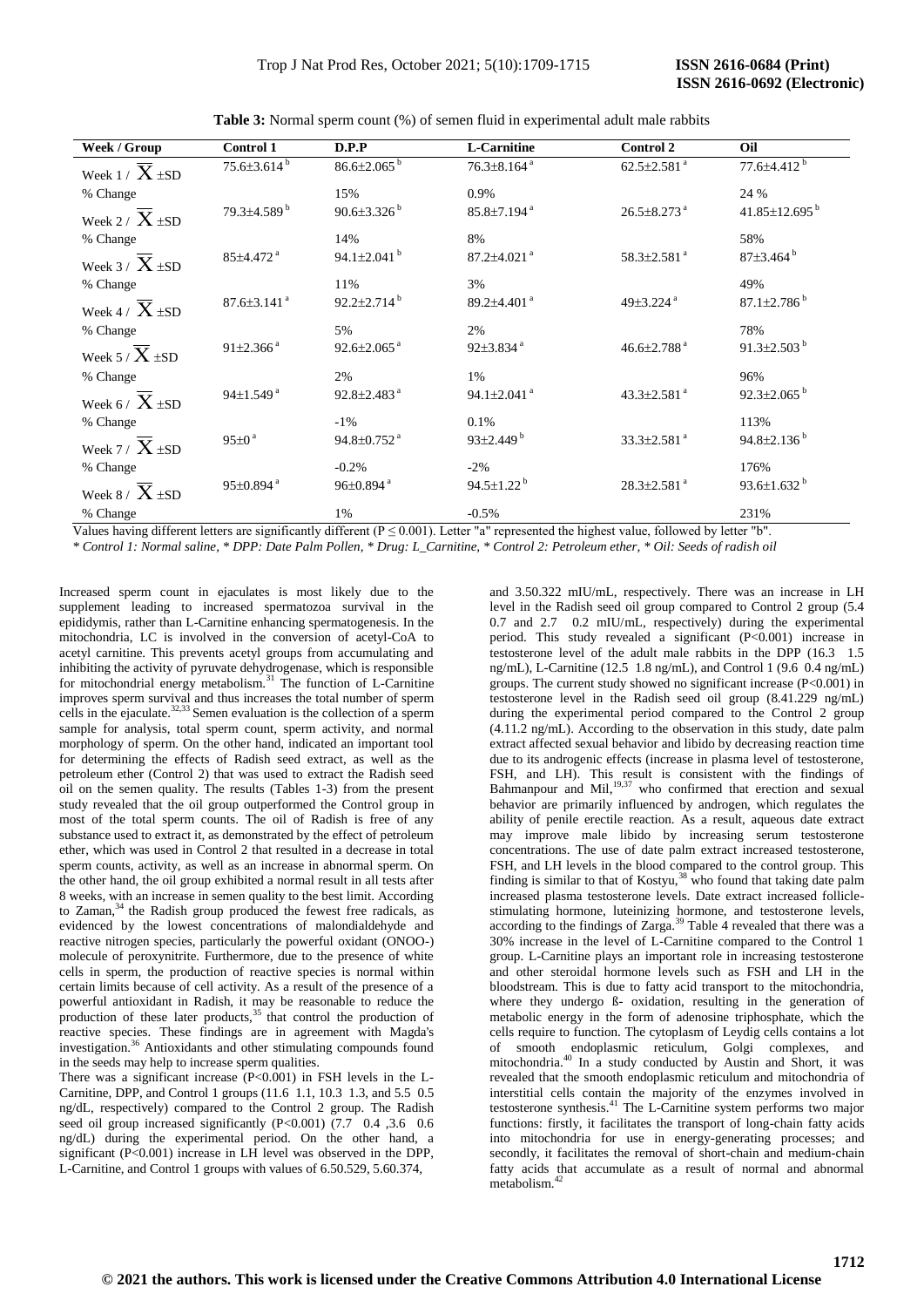| <b>Test/Group</b>   | <b>Control 1</b>             | D.P.P                         | <b>L-Carnitine</b>            | <b>Control 2</b>               | Oil                            |
|---------------------|------------------------------|-------------------------------|-------------------------------|--------------------------------|--------------------------------|
| $FSH$ (ng/dL)       |                              |                               |                               |                                |                                |
| $\overline{X}$ ±SD  | $5.5 \pm 0.536$ <sup>c</sup> | $11.6 \pm 1.108^{\mathrm{b}}$ | $10.3 \pm 1.265$ <sup>a</sup> | $3.6 \pm 0.558$ <sup>a</sup>   | $7.7 \pm 0.404$ <sup>a</sup>   |
| % Change            |                              | 111%                          | 87%                           |                                | 114%                           |
| $LH$ (mIU/mL)       |                              |                               |                               |                                |                                |
| $\overline{X}$ ±SD  | $3.5 \pm 0.322$ <sup>c</sup> | $6.5 \pm 0.529$ <sup>a</sup>  | $5.6 \pm 0.374^{\mathrm{b}}$  | $2.766 \pm 0.225$ <sup>a</sup> | $5.366 \pm 0.677$ <sup>b</sup> |
| % Change            |                              | 86%                           | 60%                           |                                | 94%                            |
| <i>Testosterone</i> |                              |                               |                               |                                |                                |
| (ng/mL)             |                              |                               |                               |                                |                                |
| $\overline{X}$ ± SD | $9.6 \pm 0.403$ c            | $16.3 \pm 1.499^{\text{a}}$   | $12.5 \pm 1.796^{\mathrm{b}}$ | $4.1 \pm 1.173$ <sup>a</sup>   | $8.4 \pm 1.229$ <sup>b</sup>   |
| % Change            |                              | 70%                           | 30%                           |                                | 105%                           |

**Table 4:** Hormonal changes in experimental adult male rabbits

Values having different letters are significantly different ( $P \le 0.001$ ). Letter "a" represented the highest value, followed by letter "b" and "c".  *\* Control 1: Normal saline, \* DPP: Date Palm Pollen, \* Drug: L\_Carnitine, \* Control 2: Petroleum ether, \* Oil: Seeds of radish oil* 

Babu *et al* made a similar observation in their investigation, reporting a rise in mean FSH and LH levels in all fertile males studied, with significant differences ( $p<0.05$ ). However, the difference in mean testosterone levels between the two arms was insignificant.<sup>43</sup> The Radish seed oil extract affected sexual behavior with significant differences (P <0.001) in plasma levels of testosterone, FSH, and LH compared to the Control 2 group as revealed by Table 4.

#### *Histopathological examination of testes*

The observations made for the histopathological examinations of testes are presented in Figures 1-5. In the Control 1 group, the examined sections of the testes showed normal testicular tissue with preserved seminiferous tubules, sertoli cells, ledying cells, interstitial, and vascular structures (Figure 1). It was observed in Figure 2 that in date palm pollen water extract, most of the testicular tissues showed degenerative and apoptotic changes with the partial or complete arrest of spermatogenesis. A few tubules were normal and functional. In the L-Carnitine group, most of the testicular structures were normal with preserved histomorphology of all cellular contents. A few tubules revealed mild interstitial edema and degenerative changes as illustrated in Figure 3. However, sections from testes in the Control 2 group revealed interstitial edema, partial atrophy, and degenerative changes in the seminiferous tubules with the arrest of spermatogenesis in some tubules (Figure 4). Furthermore, sections from the testes of the oil group indicated (Figure 5) normal testicular tissue in most parts, however, some parts showed interstitial edema and focal degeneration of the cellular contents of the seminiferous tubules.

The testicular tubules demonstrated increased active spermatogenesis, with a significant increase in matured sperms and a significant decrease in tubular dysfunction. This could be due to a large increase in testosterone levels in the blood caused by the DPP.<sup>38</sup> This explanation agrees with the current finding, which showed that testosterone levels in the sera of all the male rabbits treated with DPP were significantly higher. Increases in testosterone serum levels resulted in increased active spermatogenesis, with a significant increase in some matured sperms.<sup>44,45</sup> The current study found that the response to the LC treatment was detectable 8 weeks after the commencement of the experiment. LC administration was continued from the beginning to the end, which is thought to be sufficient for investigating the role of LC in the rooster's spermatogenesis process. It was found that LC has a positive effect on spermatozoa quality by increasing seminal enzymatic activity, which effectively protects the structures and functions of spermatozoa from oxidative stress. After a period of treatment, the addition of LC improved sperm quality parameters (motility, viability, and concentration), acrosomal abnormality, plasma membrane integrity, and male fertility

Histological examination of testes cross-sections from rabbits exposed to Radish seed, flaxseed, and Control 2 revealed an increase in diameter of seminiferous tubules as well as improved spermatogenesis compared to the oil group. Mehraban,<sup>44</sup> found that Radish seed oil and flaxseed increased the diameter of seminiferous tubules and promote spermatogenesis, as observed in this study.



**Figure 1:** Photomicrograph of testes showing normal testicular tissue with preserved seminiferous tubules (open arrow), Sertoli cells, ledying cells (arrowhead), and normal spermatogenesis (double-headed arrow). H&E X 100(1), 400 (2)



**Figure 2:** Photomicrograph of testes showing degenerative and apoptotic changes (arrow heads) with the partial or complete arrest of spermatogenesis (curved arrow) with normal and functional rest of tubules (open arrow). H&E X 100 (1), 400 (2).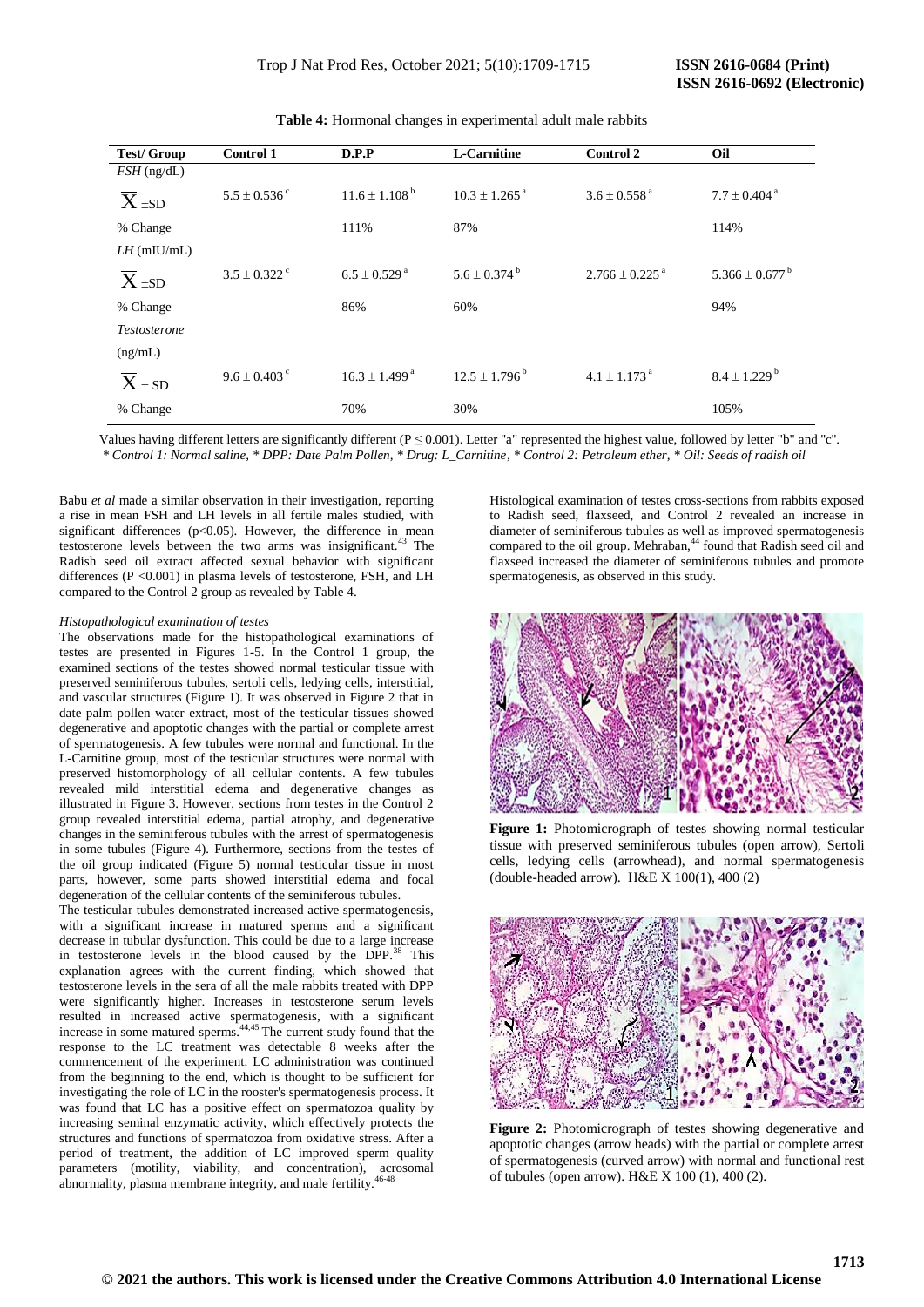

**Figure 3:** Photomicrograph of testes showing normal spermatogenesis (open arrow) with preserved histomorphology of all cellular contents (double arrowhead), a few tubules showing mild interstitial edema (star) and degenerative changes (arrow head). H&E X 100 (1), 400 (2).



**Figure 4:** Photomicrograph of testes showing interstitial edema (stars), partial atrophy (open arrows), degenerative changes (arrow head) in the seminiferous tubules with the arrest of spermatogenesis (curved arrow) in other tubules. H&E X 100  $(1,2)$ , 400  $(3)$ .



**Figure 5:** Photomicrograph of testes showing normal testicular tissue (open arrows) in most parts with interstitial edema (stars) and focal degeneration of the cellular contents (arrow head) in other seminiferous tubules. H&E X 100 (1,2), 400 (3).

#### **Conclusion**

Date Palm pollen suspension seems to improve sperm quality, enhance fertility in male adult rabbits than L- Carnitine and seeds of radish oil. Therefore, it may be useful to solve infertility problems.

# **Conflict of Interest**

The authors declare no conflict of interest.

# **Authors' Declaration**

The authors hereby declare that the work presented in this article is original and that any liability for claims relating to the content of this article will be borne by them.

#### **Acknowledgements**

We are thankful to Dr. Alsayed Al-Attar, Professor of Pathology, Faculty of Veterinary Medicine, Zagazig University for the evaluation of the histopathological part of this study. Also, we appreciate the efforts of Dr. Samah Nour Essa El-shafiey of the Pest Physiology Department, Plant Protection Research Institute Agricultural Research Center for her contribution to the completion of the herbal extraction segment.

#### **References**

- 1. Hassan AM, Alam SS, Abdel-Aziem SH, Ahmed K. A. Benzo-a-pyrene induced genotoxicity and cytotoxicity in germ cells of mice: Intervention of Radish and cress. J Genet Eng Biotechnol. 2011; 9(1):65-72.
- 2. Baltrušaitytė V, Venskutonis PR, Čeksterytė V. Radical scavenging activity of different floral origin honey and beebread phenolic extracts. Food Chem. 2007; 101(1):502- 514.
- 3. Özcan M. Inhibition of Aspergillus parasiticus NRRL 2999 by pollen and propolis extracts. J Med Food. 2004; 7(1):114-116.
- 4. Campos MG, Webby RF, Markham KR, Mitchell KA, Da Cunha AP. Age-induced diminution of free radical scavenging capacity in bee pollens and the contribution of constituent flavonoids. J Agric Food Chem. 2003; 51(3):742-745.
- 5. Leja M, Mareczek A, Wyżgolik G, Klepacz-Baniak J, Czekońska K. Antioxidative properties of bee pollen in selected plant species. Food chem. 2007; 100(1):237-240.
- 6. Choi Eun‐Mi. Antinociceptive and anti-inflammatory activities of pine (*Pinus densiflora*) pollen extract. Phytother Res. 2007; 21(5):471-475.
- 7. Hammed MS, Arrak JK, Al-Khafaji NJ, Hassan AA. Effect of date palm pollen suspension on ovarian function and fertility in adult female rats exposed to lead acetate. DJM. 2012; 3(1):90-96.
- 8. Uzbekova DG, Makarova VG, Khvoynitskaya LG, Slepnev AA. Evaluation of bee-collected pollen influence on lipid peroxidation, antioxidant system and liver function in old animals. J Hepatol. 2003; 38(1):203.
- 9. Adaay MH and Mattar AG. Effect of aqueous and ethanolic extracts of Tribulus terrestris, *Phoenix dactylifera* and *Nasturtium officinale* mixture on some reproductive parameters in male mice. Baghdad Sci J. 2012; 9(1):640-50.
- 10. Phillipson JD. Phytochemistry and medicinal plants. Phytochem. 2001; 56(3):237-243.
- 11. Ali BH, Bashir AK, Alhadrami G. Reproductive hormonal status of rats treated with date pits. Food Chem. 1999; 66(4):437-441.
- 12. Salah-Abbès JB, Abbès S, Abdel-Wahhab MA, Oueslati R. *Raphanus sativus* extract protects against zearalenone induced reproductive toxicity, oxidative stress and mutagenic alterations in male Balb/c mice. Toxicon. 2009; 53(5):525-533.
- 13. El-Tohamy, Magda M, El-Nattat WS, El-Kady RI. The beneficial effects of *Nigella sativa*, *Raphanus sativus*, and *Eruca sativa* seed cakes to improve male rabbit fertility, immunity, and production. Am J Sci. 2010; 6(10):1247- 1255.
- 14. Anders K, Oegaard J, Yasuhiko M, Yoshio O, Yasushi M. Volatiles in distillates of fresh radishes of Japanese and Kenyan origin. Agric Biol Chem.1978; 42(9):1715-1721.
- 15. Ruiz‐Pesini E, Alvarez E, Enríquez JA, López‐Pérez MJ. Association between seminal plasma carnitine and sperm mitochondrial enzymatic activities. Int J Androl. 2001;  $24(6) \cdot 335 - 340$
- 16. Daoud A, Malika D, Bakari S, Hfaiedh N, Mnafgui K, Kadri A, Gharsallah N. Assessment of polyphenol composition, antioxidant and antimicrobial properties of